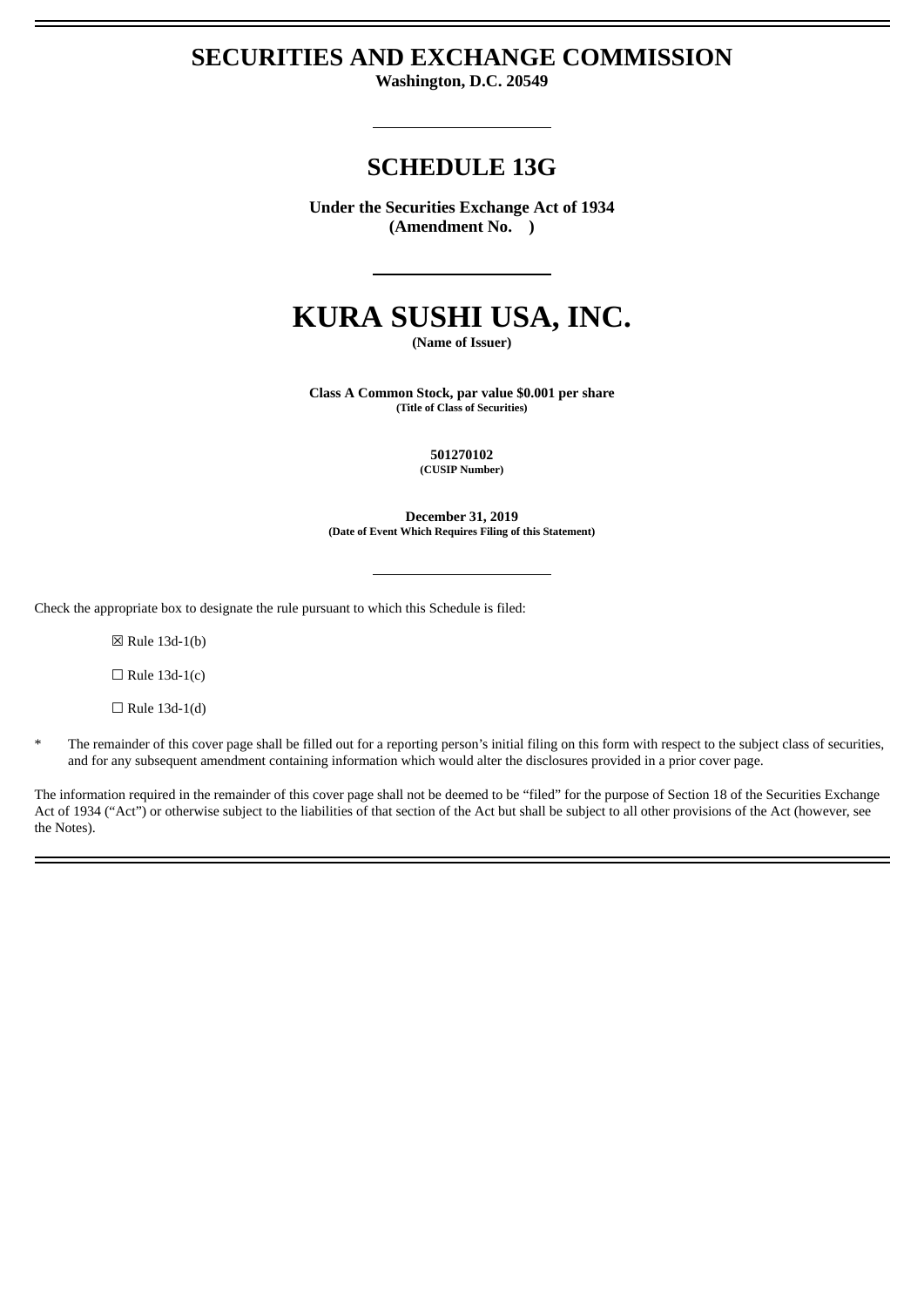| 1.                                                                   |                              |                  | NAMES OF REPORTING PERSONS                                           |  |
|----------------------------------------------------------------------|------------------------------|------------------|----------------------------------------------------------------------|--|
|                                                                      |                              |                  |                                                                      |  |
|                                                                      | Stephens Inc.                |                  |                                                                      |  |
| CHECK THE APPROPRIATE BOX IF A MEMBER OF A GROUP<br>$\overline{2}$ . |                              |                  |                                                                      |  |
|                                                                      | (a) $\Box$                   |                  | $(b) \boxtimes$                                                      |  |
|                                                                      |                              |                  |                                                                      |  |
| 3.1                                                                  | <b>SEC USE ONLY</b>          |                  |                                                                      |  |
|                                                                      |                              |                  |                                                                      |  |
| 4.                                                                   |                              |                  | CITIZENSHIP OR PLACE OF ORGANIZATION                                 |  |
|                                                                      |                              |                  |                                                                      |  |
|                                                                      | <b>Arkansas</b>              |                  |                                                                      |  |
|                                                                      |                              | 5.               | <b>SOLE VOTING POWER</b>                                             |  |
|                                                                      |                              |                  |                                                                      |  |
|                                                                      | Number of                    |                  | 430,234                                                              |  |
|                                                                      | <b>Shares</b>                | 6.               | <b>SHARED VOTING POWER</b>                                           |  |
|                                                                      | <b>Beneficially</b>          |                  |                                                                      |  |
|                                                                      | Owned by<br>Each             | 7.               | $\bf{0}$<br><b>SOLE DISPOSITIVE POWER</b>                            |  |
|                                                                      | Reporting                    |                  |                                                                      |  |
|                                                                      | Person                       |                  | $\theta$                                                             |  |
|                                                                      | With:                        | $\overline{8}$ . | SHARED DISPOSITIVE POWER                                             |  |
|                                                                      |                              |                  |                                                                      |  |
|                                                                      |                              |                  | 430,234                                                              |  |
| 9.1                                                                  |                              |                  | AGGREGATE AMOUNT BENEFICIALLY OWNED BY EACH REPORTING PERSON         |  |
|                                                                      |                              |                  |                                                                      |  |
|                                                                      | 430,234                      |                  |                                                                      |  |
| 10.                                                                  |                              |                  | CHECK BOX IF THE AGGREGATE AMOUNT IN ROW (9) EXCLUDES CERTAIN SHARES |  |
|                                                                      |                              |                  |                                                                      |  |
|                                                                      | □                            |                  |                                                                      |  |
| 11.                                                                  |                              |                  | PERCENT OF CLASS REPRESENTED BY AMOUNT IN ROW 9                      |  |
|                                                                      |                              |                  |                                                                      |  |
| 5.9%                                                                 |                              |                  |                                                                      |  |
|                                                                      | 12. TYPE OF REPORTING PERSON |                  |                                                                      |  |
|                                                                      |                              |                  |                                                                      |  |
|                                                                      | IA                           |                  |                                                                      |  |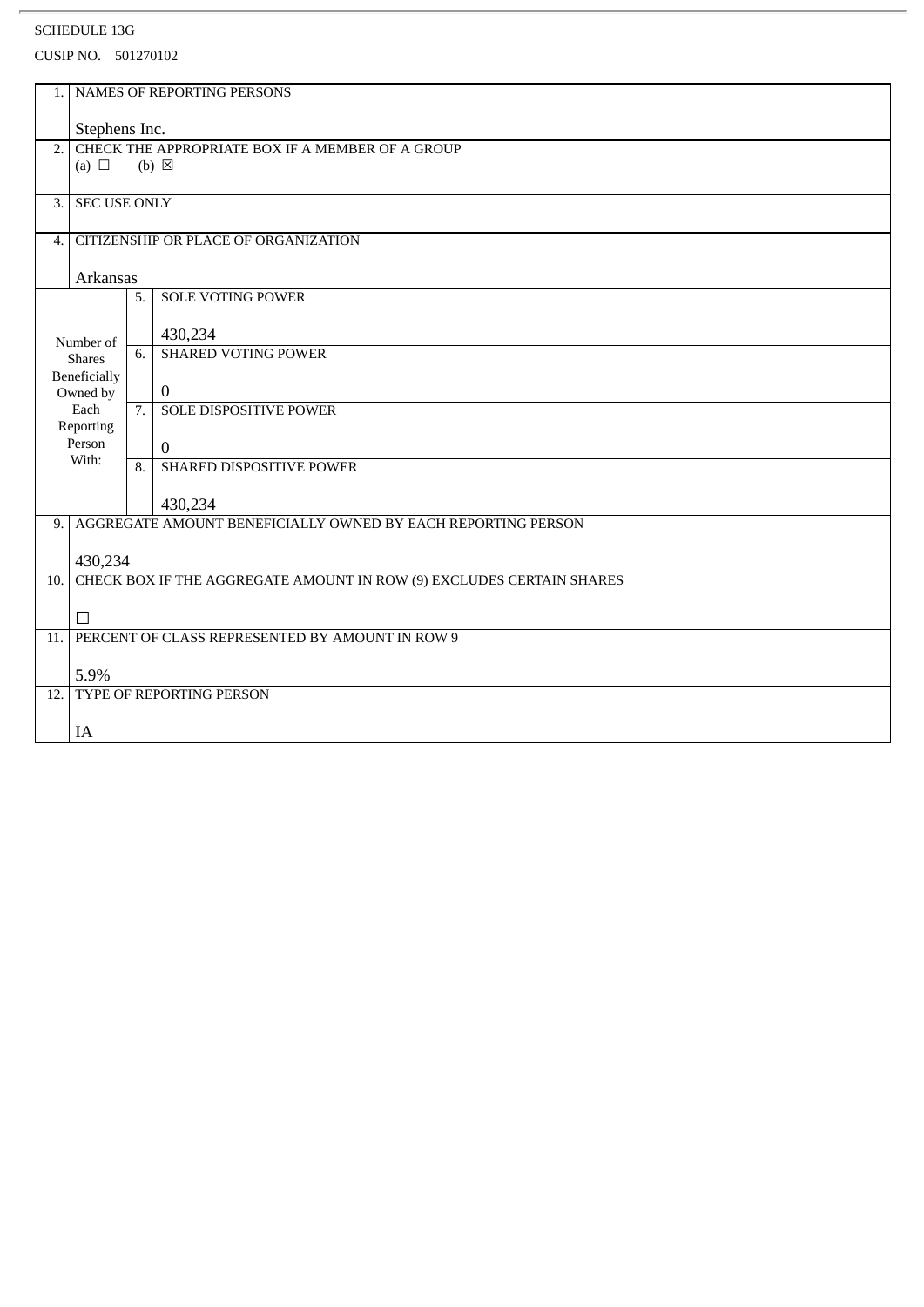| 1.               | NAMES OF REPORTING PERSONS                                          |                |                                                                      |  |  |
|------------------|---------------------------------------------------------------------|----------------|----------------------------------------------------------------------|--|--|
|                  | SI Holdings Inc.                                                    |                |                                                                      |  |  |
| 2.               | CHECK THE APPROPRIATE BOX IF A MEMBER OF A GROUP<br>$(b) \boxtimes$ |                |                                                                      |  |  |
|                  | (a) $\Box$                                                          |                |                                                                      |  |  |
| 3.               | <b>SEC USE ONLY</b>                                                 |                |                                                                      |  |  |
| $\overline{4}$ . | CITIZENSHIP OR PLACE OF ORGANIZATION                                |                |                                                                      |  |  |
| <b>Arkansas</b>  |                                                                     |                |                                                                      |  |  |
|                  |                                                                     | 5.             | <b>SOLE VOTING POWER</b>                                             |  |  |
|                  | Number of<br><b>Shares</b>                                          |                | 430,234                                                              |  |  |
|                  |                                                                     | 6.             | <b>SHARED VOTING POWER</b>                                           |  |  |
|                  | Beneficially<br>Owned by                                            |                | $\bf{0}$                                                             |  |  |
|                  | Each<br>Reporting                                                   | 7.             | <b>SOLE DISPOSITIVE POWER</b>                                        |  |  |
|                  | Person<br>With:                                                     |                | $\theta$                                                             |  |  |
|                  |                                                                     | $\overline{8}$ | SHARED DISPOSITIVE POWER                                             |  |  |
|                  |                                                                     |                | 430,234                                                              |  |  |
| 9.               |                                                                     |                | AGGREGATE AMOUNT BENEFICIALLY OWNED BY EACH REPORTING PERSON         |  |  |
|                  | 430,234                                                             |                |                                                                      |  |  |
| 10.              |                                                                     |                | CHECK BOX IF THE AGGREGATE AMOUNT IN ROW (9) EXCLUDES CERTAIN SHARES |  |  |
|                  | П                                                                   |                |                                                                      |  |  |
| 11.              |                                                                     |                | PERCENT OF CLASS REPRESENTED BY AMOUNT IN ROW 9                      |  |  |
|                  |                                                                     |                |                                                                      |  |  |
|                  | <b>TYPE OF REPORTING PERSON</b><br>12.                              |                |                                                                      |  |  |
|                  | HC, CO                                                              |                |                                                                      |  |  |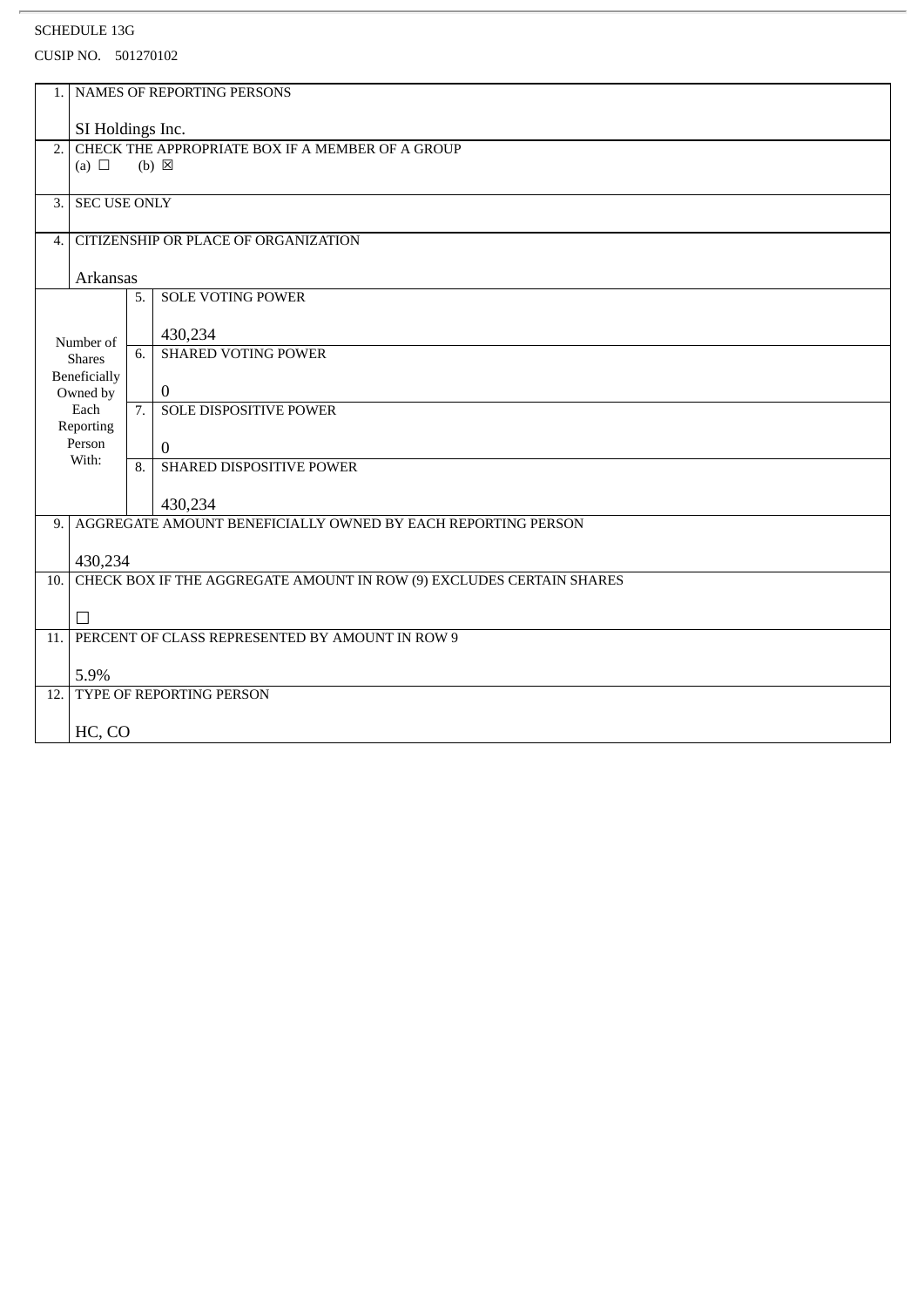| 1.                                         | NAMES OF REPORTING PERSONS                                   |                  |                                                                      |
|--------------------------------------------|--------------------------------------------------------------|------------------|----------------------------------------------------------------------|
|                                            | Stephens Financial Services LLC                              |                  |                                                                      |
| 2.                                         | (a) $\Box$                                                   |                  | CHECK THE APPROPRIATE BOX IF A MEMBER OF A GROUP<br>$(b) \boxtimes$  |
|                                            |                                                              |                  |                                                                      |
| 3.                                         | <b>SEC USE ONLY</b>                                          |                  |                                                                      |
| CITIZENSHIP OR PLACE OF ORGANIZATION<br>4. |                                                              |                  |                                                                      |
| <b>Arkansas</b>                            |                                                              |                  |                                                                      |
|                                            |                                                              | 5.               | <b>SOLE VOTING POWER</b>                                             |
|                                            | Number of                                                    |                  | 430,234                                                              |
|                                            | <b>Shares</b>                                                | 6.               | <b>SHARED VOTING POWER</b>                                           |
|                                            | <b>Beneficially</b><br>Owned by                              |                  | $\bf{0}$                                                             |
|                                            | Each<br>Reporting                                            | $\overline{7}$ . | <b>SOLE DISPOSITIVE POWER</b>                                        |
|                                            | Person<br>With:                                              |                  | $\mathbf{0}$                                                         |
|                                            |                                                              | $\overline{8}$ . | SHARED DISPOSITIVE POWER                                             |
|                                            |                                                              |                  | 430,234                                                              |
| 9.                                         | AGGREGATE AMOUNT BENEFICIALLY OWNED BY EACH REPORTING PERSON |                  |                                                                      |
|                                            | 430,234                                                      |                  |                                                                      |
| 10.                                        |                                                              |                  | CHECK BOX IF THE AGGREGATE AMOUNT IN ROW (9) EXCLUDES CERTAIN SHARES |
|                                            | П                                                            |                  |                                                                      |
| 11.                                        |                                                              |                  | PERCENT OF CLASS REPRESENTED BY AMOUNT IN ROW 9                      |
|                                            | 5.9%                                                         |                  |                                                                      |
| 12.                                        | TYPE OF REPORTING PERSON                                     |                  |                                                                      |
|                                            | <b>HC, OO</b>                                                |                  |                                                                      |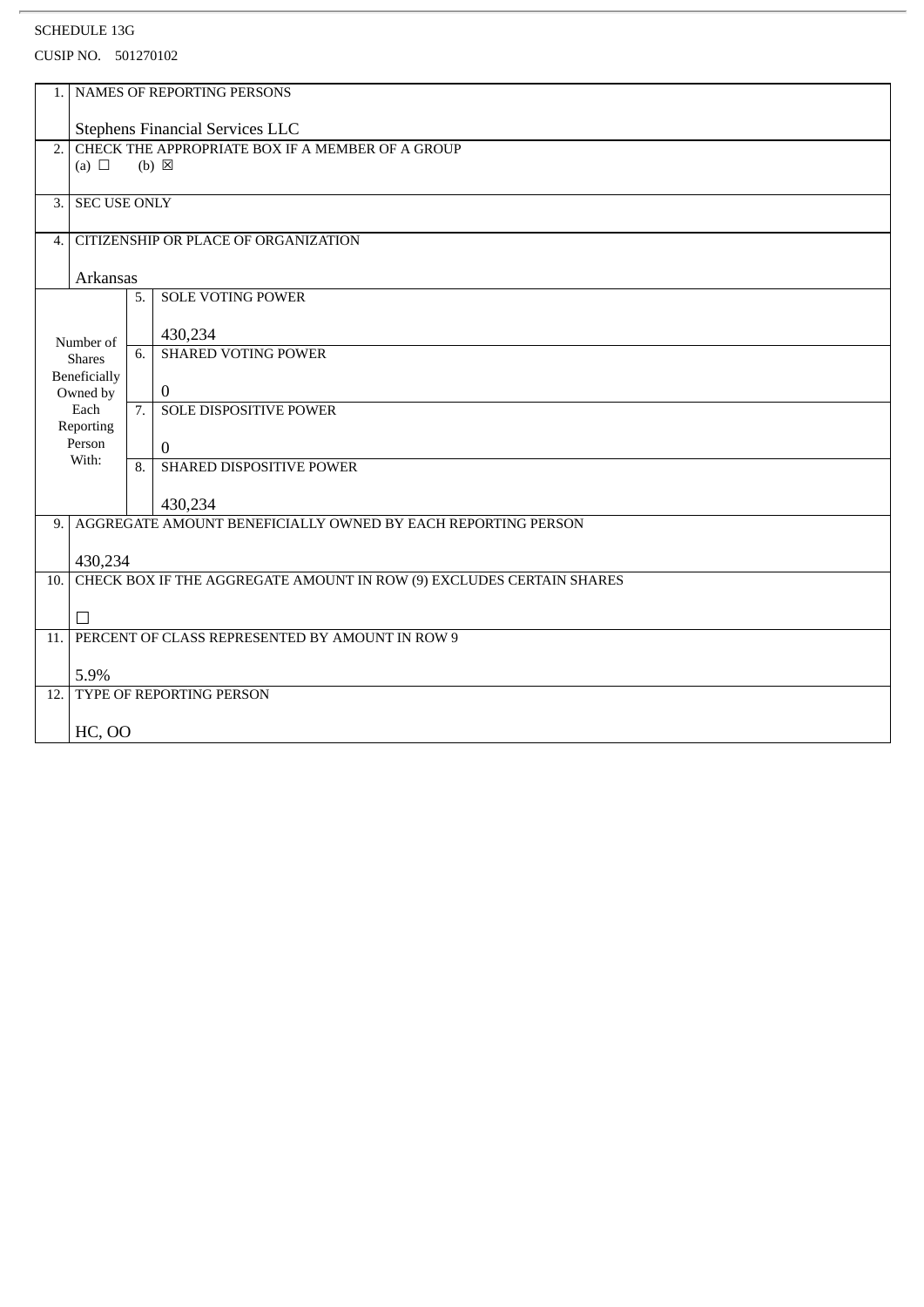| 1.                                                                                      | NAMES OF REPORTING PERSONS                                           |                  |                                                              |  |  |
|-----------------------------------------------------------------------------------------|----------------------------------------------------------------------|------------------|--------------------------------------------------------------|--|--|
|                                                                                         | Warren A. Stephens                                                   |                  |                                                              |  |  |
| CHECK THE APPROPRIATE BOX IF A MEMBER OF A GROUP<br>2.<br>(a) $\Box$<br>$(b) \boxtimes$ |                                                                      |                  |                                                              |  |  |
|                                                                                         |                                                                      |                  |                                                              |  |  |
| 3.                                                                                      | <b>SEC USE ONLY</b>                                                  |                  |                                                              |  |  |
| CITIZENSHIP OR PLACE OF ORGANIZATION<br>$\overline{4}$ .                                |                                                                      |                  |                                                              |  |  |
| <b>United States of America</b>                                                         |                                                                      |                  |                                                              |  |  |
|                                                                                         |                                                                      | 5.               | <b>SOLE VOTING POWER</b>                                     |  |  |
|                                                                                         | Number of                                                            |                  | 430,234                                                      |  |  |
|                                                                                         | <b>Shares</b>                                                        | 6.               | <b>SHARED VOTING POWER</b>                                   |  |  |
|                                                                                         | <b>Beneficially</b><br>Owned by                                      |                  | $\mathbf{0}$                                                 |  |  |
|                                                                                         | Each<br>Reporting                                                    | 7.               | SOLE DISPOSITIVE POWER                                       |  |  |
|                                                                                         | Person<br>With:                                                      |                  | $\mathbf{0}$                                                 |  |  |
|                                                                                         |                                                                      | $\overline{8}$ . | SHARED DISPOSITIVE POWER                                     |  |  |
|                                                                                         |                                                                      |                  | 430,234                                                      |  |  |
| 9.                                                                                      |                                                                      |                  | AGGREGATE AMOUNT BENEFICIALLY OWNED BY EACH REPORTING PERSON |  |  |
|                                                                                         | 430,234                                                              |                  |                                                              |  |  |
| 10.                                                                                     | CHECK BOX IF THE AGGREGATE AMOUNT IN ROW (9) EXCLUDES CERTAIN SHARES |                  |                                                              |  |  |
|                                                                                         | □                                                                    |                  |                                                              |  |  |
| 11.                                                                                     | PERCENT OF CLASS REPRESENTED BY AMOUNT IN ROW 9                      |                  |                                                              |  |  |
| 5.9%                                                                                    |                                                                      |                  |                                                              |  |  |
| 12.                                                                                     | <b>TYPE OF REPORTING PERSON</b>                                      |                  |                                                              |  |  |
|                                                                                         | IN, HC                                                               |                  |                                                              |  |  |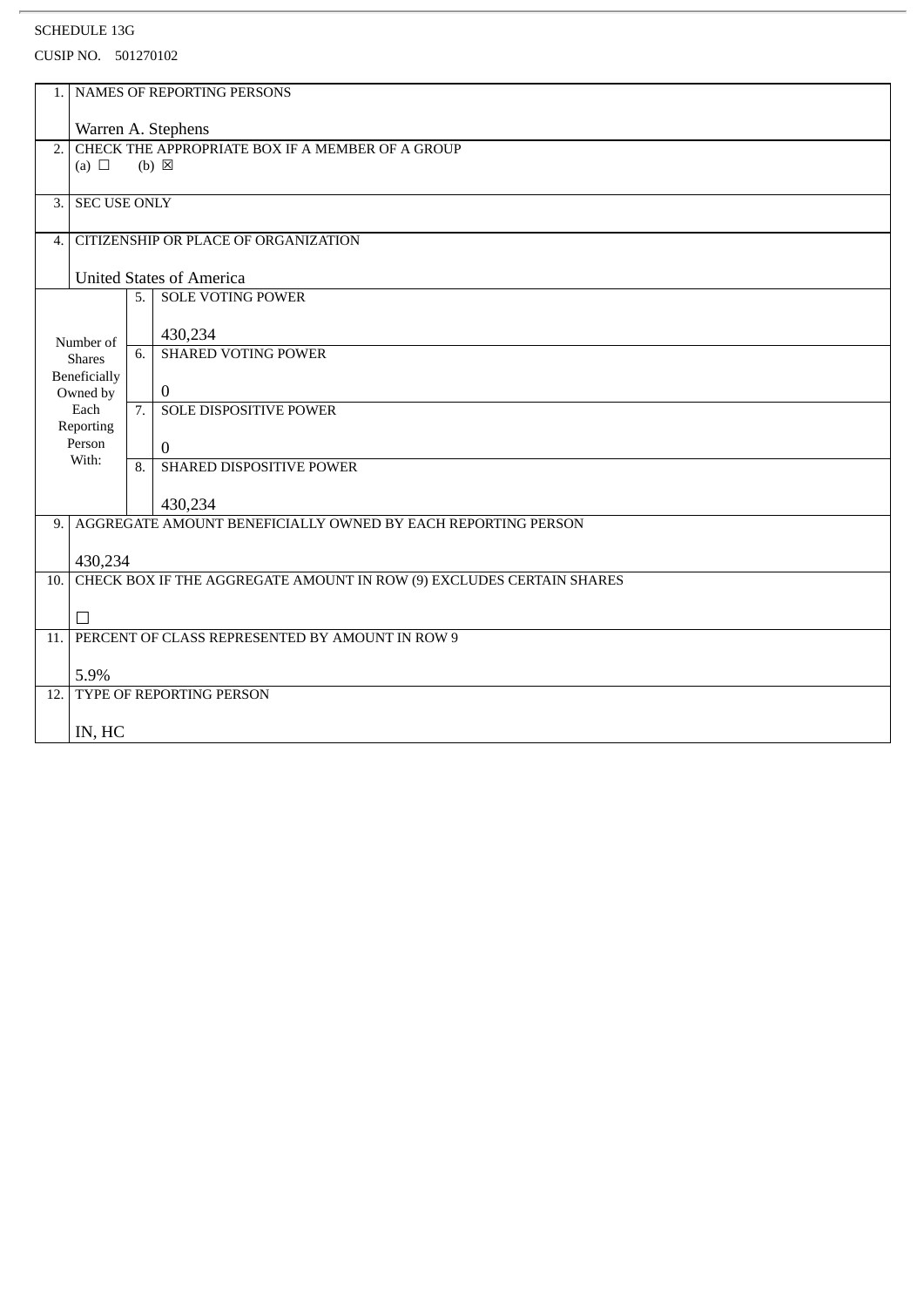## CUSIP NO. 501270102

## **Item 1.**

- (a) Name of Issuer: Kura Sushi USA, Inc.
- (b) Address of Issuer's Principal Executive Offices: 17932 Sky Park Circle, Suite H, Irvine, California 92614

## **Item 2.**

- (a) Name of Person Filing:
	- (1) Stephens Inc.
	- (2) SI Holdings Inc.
	- (3) Stephens Financial Services LLC
	- (4) Warren A. Stephens
- (b) Address of Principal Business Office or, if none, Residence  $(1)$  through  $(4)$ 
	- 111 Center Street, Little Rock, Arkansas 72201
- (c) Citizenship: (1) and (2) Arkansas corporation (3) Arkansas limited liability company (4) United States of America
- (d) Title of Class of Securities: Class A Common Stock, par value \$0.001 per share (the "Common Stock")
- (e) CUSIP Number: 501270102
- **Item 3.** Stephens Inc. is an investment adviser in accordance with Rule 13d-1(b)(1)(ii)(E). Stephens Inc. is also a broker dealer registered under Section 15 of the Act. SI Holdings Inc., Stephens Financial Services LLC and Warren A. Stephens are parent holding companies or control persons in accordance with Rule 13d-1(b)(1)(ii)(G).
- **Item 4. Ownership.** Provide the following information regarding the aggregate number and percentage of the class of securities of the issuer identified in Item 1.

See Items 5 – 11 on cover pages 2, 3, 4, and 5 of this schedule.

**Item 5. Ownership of Five Percent or Less of a Class.**

N/A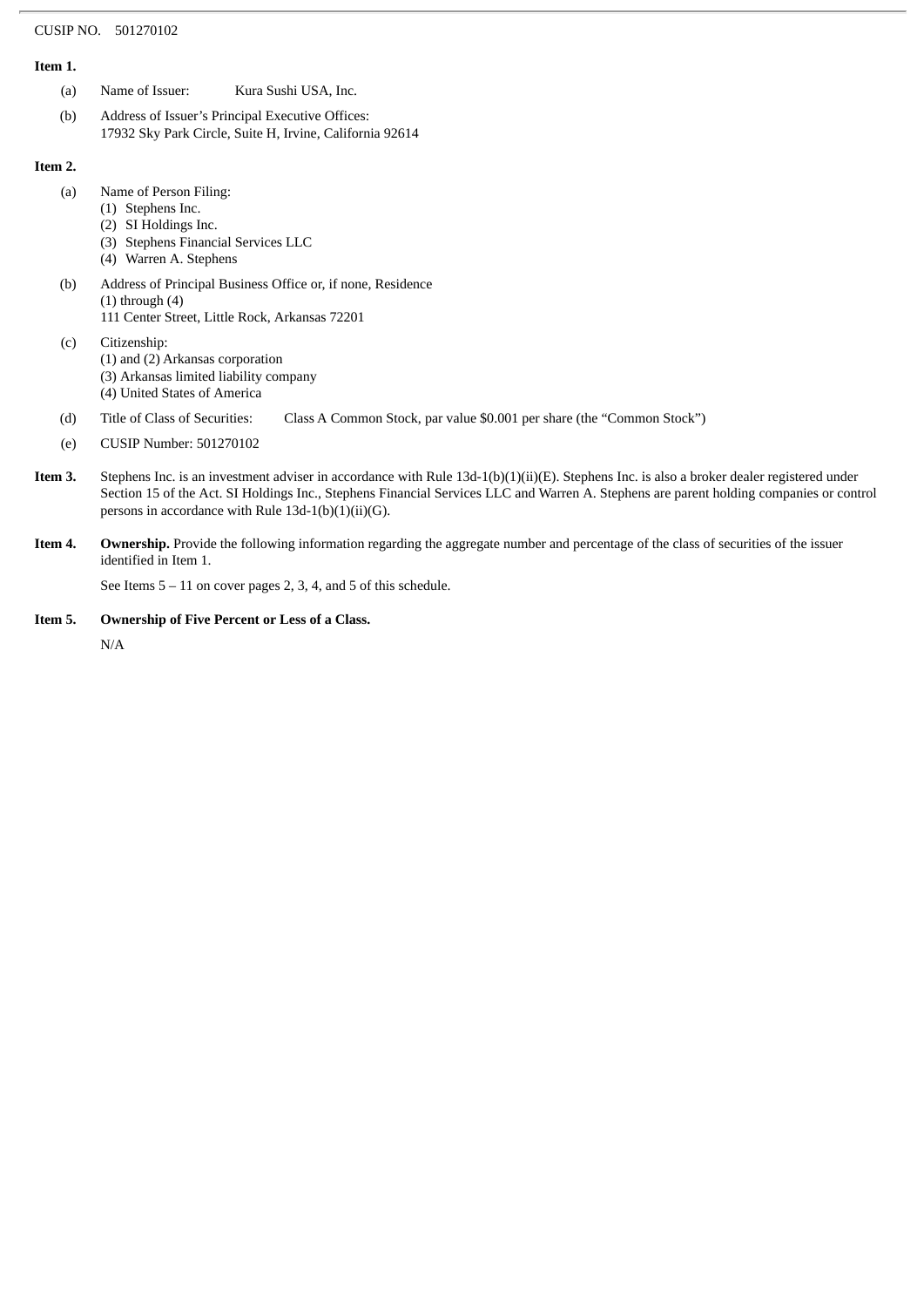## **Item 6. Ownership of More than Five Percent on Behalf of Another Person.**

Clients of Stephens Inc. have the right to receive or the power to direct the receipt of dividends from, or the proceeds from the sale of, the shares of the Common Stock reported on this schedule. None of such interests relate to more than five percent of the Common Stock.

### Item 7. Identification and Classification of the Subsidiary Which Acquired the Security Being Reported on By the Parent Holding **Company or Control Person.**

Stephens Inc., an investment adviser in accordance with Rule 13d-1(b)(1)(ii)(E).

## **Item 8. Identification and Classification of Members of the Group**

N/A

#### **Item 9. Notice of Dissolution of Group**

N/A

## **Item 10. Certification.**

By signing below I certify that, to the best of my knowledge and belief, the securities referred to above were acquired and are held in the ordinary course of business and were not acquired and are not held for the purpose of or with the effect of changing or influencing the control of the issuer of the securities and were not acquired and are not held in connection with or as a participant in any transaction having that purpose or effect, other than activities solely in connection with a nomination under § 240.14a-11.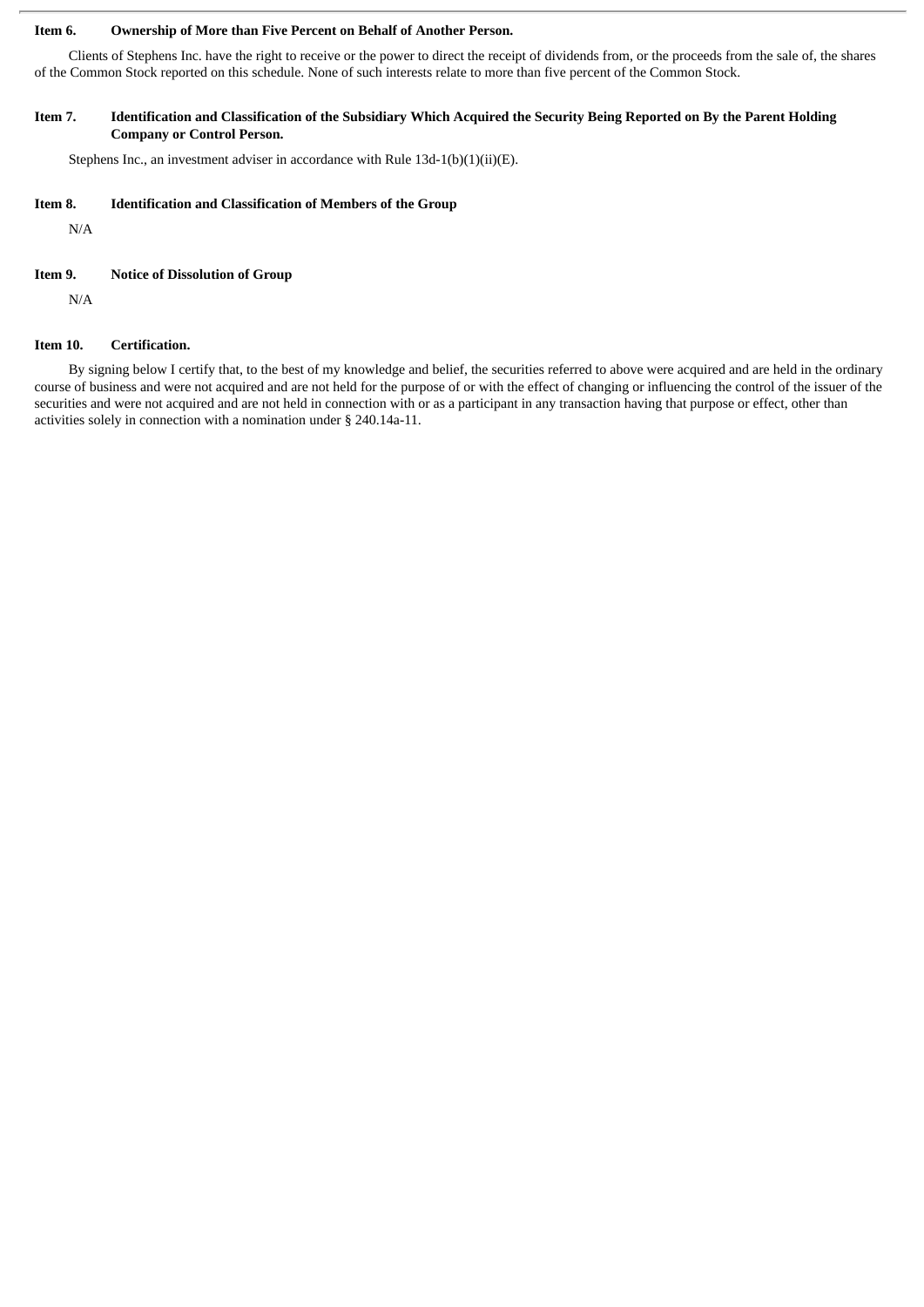### **SIGNATURE**

After reasonable inquiry and to the best of my knowledge and belief, I certify that the information set forth in this statement is true, complete and correct.

## February 14, 2020

Date

Stephens Inc.

By: /s/ Todd Ferguson Todd Ferguson

Associate General Counsel

SI Holdings Inc.

By: /s/ Todd Ferguson Todd Ferguson Associate General Counsel

Stephens Financial Services LLC

By: /s/ Warren A. Stephens Warren A. Stephens President and Manager

/s/ Warren A. Stephens

Warren A. Stephens